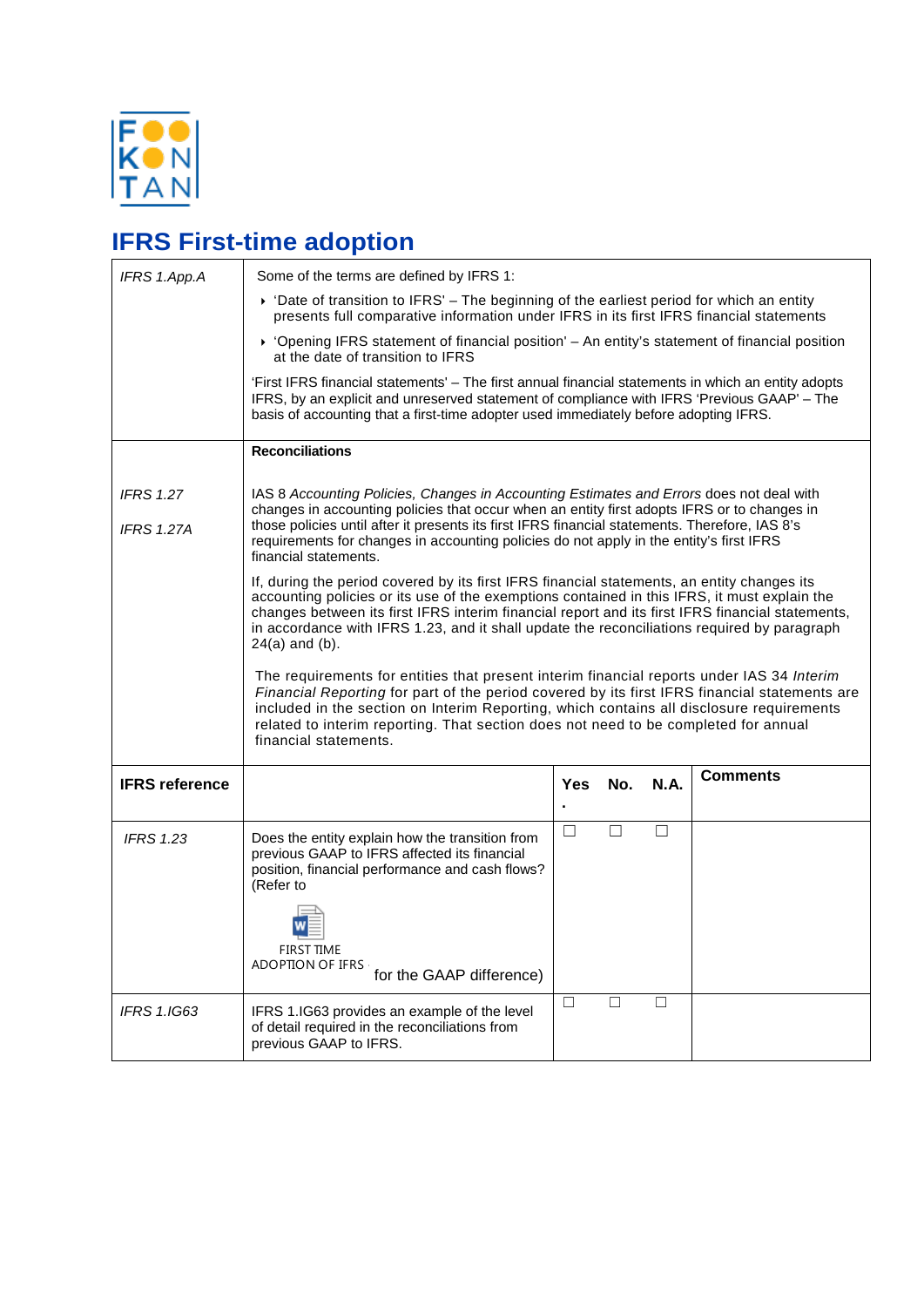| <b>IFRS</b> reference |                                                                                                                                                                                                                                                                                                                                                                                                                        | <b>Yes</b> |             | No. N.A | <b>Comments</b> |
|-----------------------|------------------------------------------------------------------------------------------------------------------------------------------------------------------------------------------------------------------------------------------------------------------------------------------------------------------------------------------------------------------------------------------------------------------------|------------|-------------|---------|-----------------|
| <b>IFRS 1.24</b>      | Do the entity's first IFRS financial statements<br>include:                                                                                                                                                                                                                                                                                                                                                            |            |             |         |                 |
| <b>IFRS 1.25</b>      | Reconciliations of its equity reported<br>(a)<br>under previous GAAP to its equity under<br>IFRS (in sufficient detail to enable users to<br>understand the material adjustments to the<br>statement of financial position) for:<br>- The date of transition to IFRS<br>- The end of the latest period<br>presented in the entity's most<br>recent annual financial statements<br>under previous GAAP                  | □          | □           | □       |                 |
|                       | A reconciliation of the total<br>(b)<br>comprehensive income or profit or<br>loss reported under previous GAAP<br>for the latest period in the entity's<br>most recent annual financial<br>statements to its total comprehensive<br>income under IFRS for the same<br>period (in sufficient detail to enable<br>users to understand the material<br>adjustments to the statement of<br>comprehensive income)           | $\Box$     | ⊔           | Ш       |                 |
| IFRS 1.24(c)          | If the entity recognised or reversed any<br>impairment losses for the first time in<br>preparing its opening IFRS statement of<br>financial position, do the financial statements<br>include the disclosures that IAS 36<br>Impairment of Assets would have required if<br>the entity had recognised those impairment<br>losses or reversals in the period beginning<br>with the date of transition to IFRS.           | $\Box$     | $\boxtimes$ | $\Box$  |                 |
| <b>IFRS 1.26</b>      | If the entity is aware of errors under previous<br>GAAP, do the reconciliations required by<br>paragraph 24(a) and (b) of IFRS 1 distinguish<br>between the corrections of errors and changes<br>in accounting policies.                                                                                                                                                                                               | $\Box$     | $\Box$      | ⊔       |                 |
| <b>IFRS 1.25</b>      | If the entity presented a statement of cash<br>flows under its previous GAAP, does it explain<br>the material adjustments to the statement of<br>cash flows?                                                                                                                                                                                                                                                           | $\Box$     |             |         |                 |
| <b>IFRS 1.28</b>      | If the entity does not present financial<br>statements for previous periods, does it<br>disclose that fact?                                                                                                                                                                                                                                                                                                            | $\Box$     | □           | □       |                 |
|                       | <b>Repeated transition</b>                                                                                                                                                                                                                                                                                                                                                                                             |            |             |         |                 |
| IFRS 1.4A             | Notwithstanding the requirements in IFRS 1.2 and 3, an entity that has applied<br>IFRS in a previous reporting period, but whose most recent previous annual<br>financial statements did not contain an explicit and unreserved statement of<br>compliance with IFRSs, must either apply this IFRS or else apply IFRS<br>retrospectively in accordance with IAS 8 as if the entity had never stopped<br>applying IFRS. |            |             |         |                 |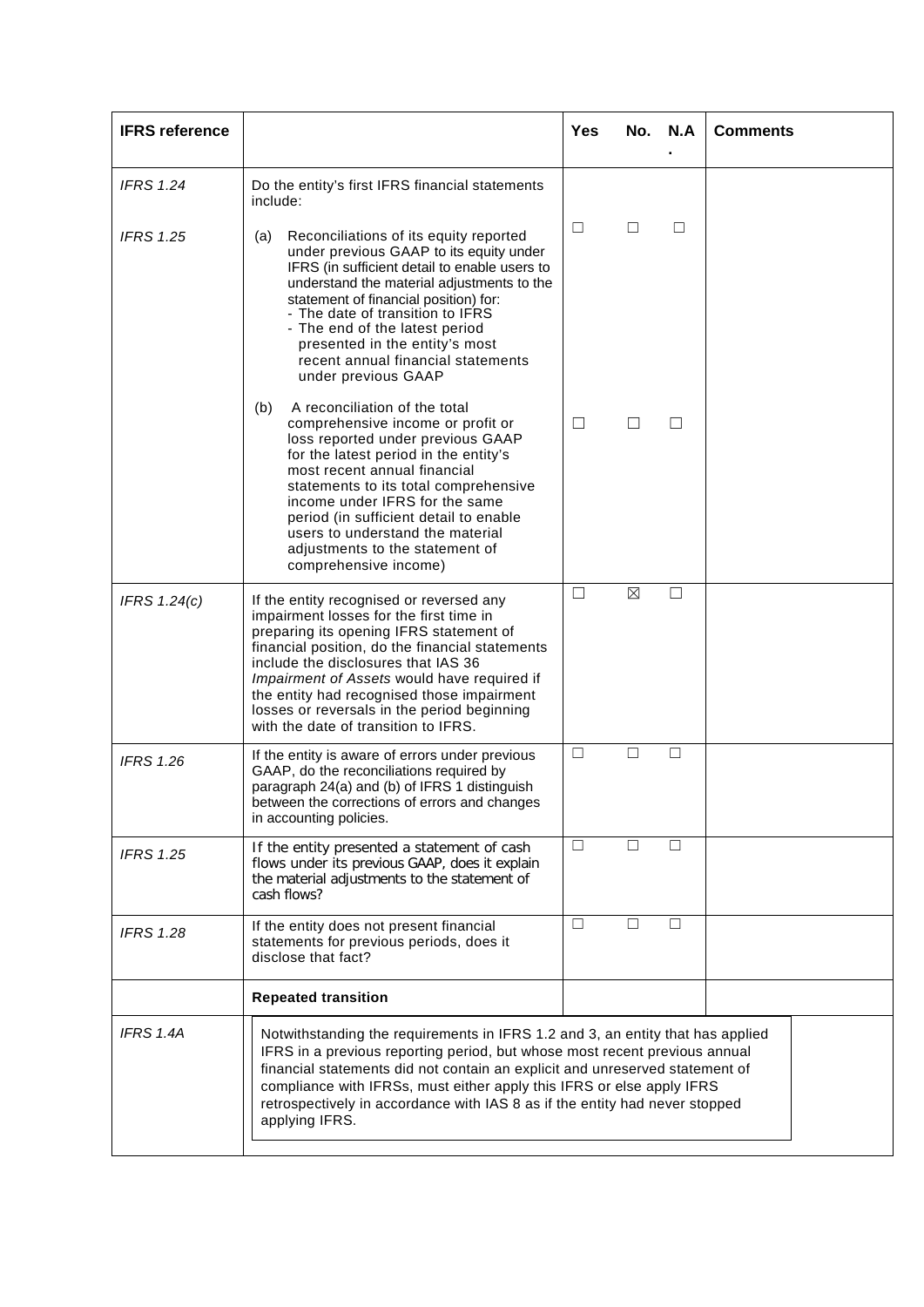| <b>IFRS</b> reference |                                                                                                                                                                                                                                                            | <b>Yes</b>  | No.    | N.A    | <b>Comments</b> |
|-----------------------|------------------------------------------------------------------------------------------------------------------------------------------------------------------------------------------------------------------------------------------------------------|-------------|--------|--------|-----------------|
| IFRS 1.4B             | When an entity does not elect to apply this<br>IFRS in accordance with paragraph 4A, the<br>entity shall nevertheless apply the disclosure<br>requirements in IFRS 1.23A and 23B, in<br>addition to the disclosure requirements in IAS<br>8.               | $\Box$      | □      | □      |                 |
| <b>IFRS 1.23A</b>     | Does the entity that has applied IFRSs in a<br>previous period, as described in IFRS 1.4A,<br>disclose:                                                                                                                                                    |             |        |        |                 |
|                       | (a) The reason it stopped applying IFRS                                                                                                                                                                                                                    | $\boxtimes$ | □      | □      |                 |
|                       | (b) The reason it is resuming the application<br>of IFRS                                                                                                                                                                                                   | $\Box$      | □      | □      |                 |
| <b>IFRS 1.23B</b>     | When an entity, in accordance with IFRS<br>1.4A, does not elect to apply IFRS 1, does the<br>entity explain the reasons for electing to apply<br>IFRS as if it had never stopped applying IFRS?                                                            | □           | П      | □      |                 |
|                       | Designation of financial assets or<br>financial liabilities (IAS 39)                                                                                                                                                                                       |             |        |        |                 |
| <b>IFRS 1.29</b>      | If the entity designates a previously<br>recognised financial asset or financial liability<br>as a financial asset or financial liability at fair<br>value through profit or loss or as available-for-<br>sale under IFRS 1.D19, does the entity disclose: |             |        |        |                 |
|                       | The fair value of any financial assets or<br>(a)<br>financial liabilities designated into each<br>category at the date of designation.<br>The classification and carrying amount in<br>(b)<br>the previous financial statements.                           | ⊠<br>□      | □<br>□ | □<br>□ |                 |
|                       |                                                                                                                                                                                                                                                            |             |        |        |                 |
| <b>IFRS 1.29</b>      | If the entity adopts IFRS 9 early and<br>designates a previously recognised financial<br>asset as a financial asset measured at fair<br>value through profit or loss under IFRS<br>1.D19A, does the entity disclose:                                       |             |        |        |                 |
|                       | The fair value of financial assets so<br>(a)<br>designated at the date of designation                                                                                                                                                                      | $\Box$      | Ш      | ⊔      |                 |
|                       | The classification and carrying amount in<br>(b)<br>the previous financial statements                                                                                                                                                                      | □           | $\Box$ | □      |                 |
| <b>IFRS 1.29A</b>     | If the entity adopts IFRS 9 early and<br>designates a previously recognised financial<br>liability as a financial liability at fair value<br>through profit or loss under IFRS 1.D19,<br>does the entity disclose:                                         |             |        |        |                 |
|                       | The fair value of financial liabilities so<br>(a)<br>designated at the date of designation                                                                                                                                                                 | $\Box$      | Ш      | ш      |                 |
|                       | The classification and carrying amount<br>(b)<br>in the previous financial statements                                                                                                                                                                      | $\Box$      | □      | $\Box$ |                 |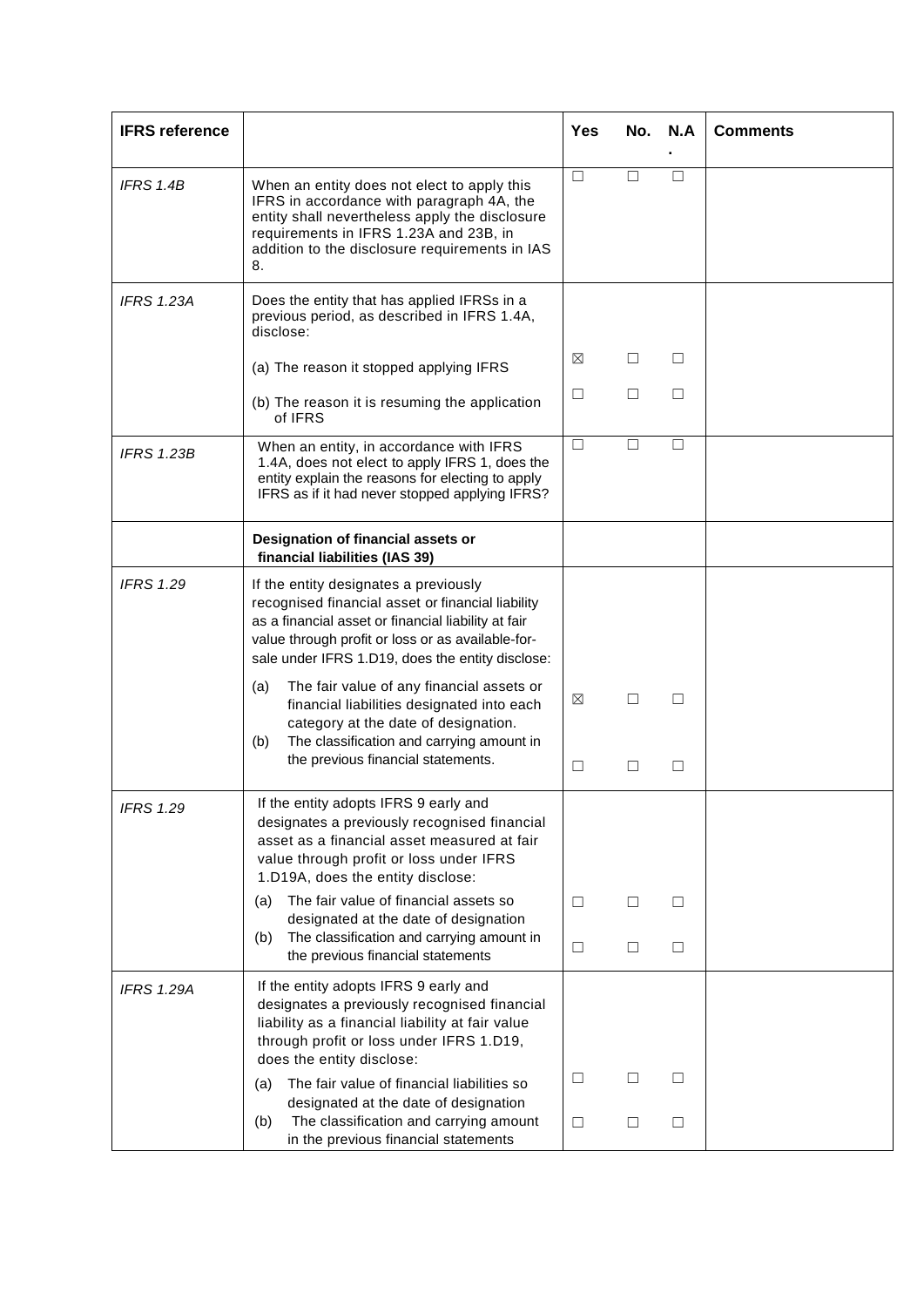| <b>IFRS</b><br>reference |                                                                                                                                                                                                                                                                                                                                                                                    | Yes    |         | <b>No. N.A.</b> | <b>Comments</b> |
|--------------------------|------------------------------------------------------------------------------------------------------------------------------------------------------------------------------------------------------------------------------------------------------------------------------------------------------------------------------------------------------------------------------------|--------|---------|-----------------|-----------------|
|                          | Use of fair value as deemed cost                                                                                                                                                                                                                                                                                                                                                   |        |         |                 |                 |
|                          | If the entity uses fair value in its opening IFRS<br>statement of financial position as deemed cost<br>for an item of property, plant and equipment,<br>an investment property or an intangible asset<br>(or, if the entity applies IFRS 16 early, right-of-<br>use asset), does it disclose for each line item<br>in the opening IFRS statement of financial<br>position:         |        |         |                 |                 |
|                          | (a) The aggregate of those fair values                                                                                                                                                                                                                                                                                                                                             | □      | □       | □               |                 |
|                          | (b) The aggregate adjustment to the carrying<br>amounts reported under previous GAAP                                                                                                                                                                                                                                                                                               | $\Box$ | П       | □               |                 |
|                          | Use of deemed cost for investments in<br>subsidiaries, joint ventures and associates                                                                                                                                                                                                                                                                                               |        |         |                 |                 |
| <b>IFRS 1.31</b>         | If the entity uses a deemed cost in its opening<br>IFRS statement of financial position for an<br>investment in a subsidiary, joint venture, or<br>associate in its separate financial statements,<br>does the entity disclose in its first IFRS<br>separate financial statements:<br>(a) The aggregate deemed cost of those<br>investments for which deemed cost is<br>fair value | □      | $\perp$ | $\perp$         |                 |
|                          | (b) The aggregate adjustment to the carrying<br>amounts reported under the previous GAAP<br>investments for which deemed cost is fair<br>value                                                                                                                                                                                                                                     | □      | □       | П               |                 |
|                          | (c) The aggregate adjustment to the carrying<br>amounts reported under the previous GAAP                                                                                                                                                                                                                                                                                           | □      | П       | □               |                 |
|                          | <b>Comparatives</b>                                                                                                                                                                                                                                                                                                                                                                |        |         |                 |                 |
| <b>IFRS 1.21</b>         | In its first IFRS financial statements, does the<br>entity present at least the following in accordance<br>with IFRS, and in comparative format:                                                                                                                                                                                                                                   |        |         |                 |                 |
|                          | (a) Three statements of financial position<br>(including opening IFRS statements of<br>financial position at the date of transition to<br>IFRS)                                                                                                                                                                                                                                    | □      | П       | П               |                 |
|                          | (b) Two statements of profit or loss and<br>comprehensive income, either in a single<br>statement of comprehensive income, or in<br>two separate statements showing<br>components of profit or loss and other<br>comprehensive income                                                                                                                                              | ⊔      | ш       | ш               |                 |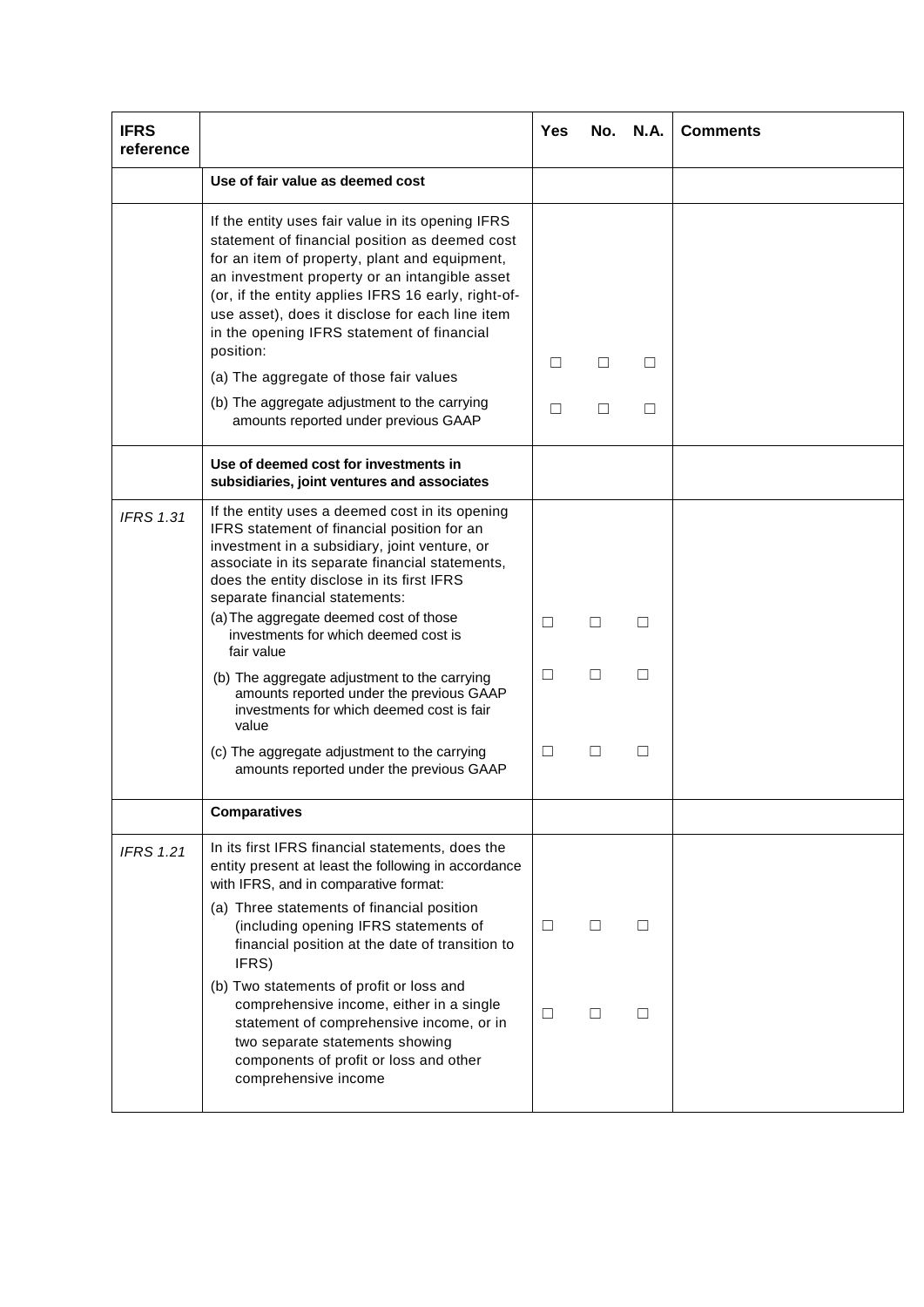| <b>IFRS</b><br>reference              |                                                                                                                                                                                                                                                                                                                                                                                                                                                                                      | <b>Yes</b>            | No.               | <b>N.A.</b> | <b>Comments</b> |
|---------------------------------------|--------------------------------------------------------------------------------------------------------------------------------------------------------------------------------------------------------------------------------------------------------------------------------------------------------------------------------------------------------------------------------------------------------------------------------------------------------------------------------------|-----------------------|-------------------|-------------|-----------------|
|                                       | <b>Comparatives (Cont'd)</b>                                                                                                                                                                                                                                                                                                                                                                                                                                                         |                       |                   |             |                 |
|                                       | (c) Two statements of cash flows<br>(d) Two statements of changes in equity<br>(e) Related notes, including comparative<br>information for all statements presented                                                                                                                                                                                                                                                                                                                  | □<br>$\Box$<br>$\Box$ | □<br>$\perp$<br>□ | □<br>□<br>□ |                 |
|                                       | Non-IFRS comparative information and<br>historical summaries                                                                                                                                                                                                                                                                                                                                                                                                                         |                       |                   |             |                 |
|                                       | For any information (historical summaries or<br>comparative information) under previous GAAP<br>that does not comply with the recognition and<br>measurement provisions of IFRS, does the entity:                                                                                                                                                                                                                                                                                    |                       |                   |             |                 |
|                                       | (a) Label the information prominently as not<br>being prepared under IFRS<br>(b) Disclose the nature of the main adjustments<br>that would make it comply with IFRS, which<br>need not be quantified                                                                                                                                                                                                                                                                                 | ⊠                     | ш                 | $\Box$      |                 |
|                                       | <b>Additional exemptions</b>                                                                                                                                                                                                                                                                                                                                                                                                                                                         | □                     | □                 | $\Box$      |                 |
| <b>IFRS 1.31A</b><br>!FRS<br>1.DBA(b) | If an entity uses the exemption in IFRS 1.D8A(b) for oil and gas assets, does it<br>disclose that fact and the basis on which carrying amounts determined under<br>previous GAAP were allocated                                                                                                                                                                                                                                                                                      |                       |                   |             |                 |
| !FRS 1.D8A(b)                         | This exemption is applicable for entities that<br>accounted for exploration and development costs<br>of oil and gas properties in the development and<br>production phase under previous GAAP using cost<br>centres that include all properties in a large<br>geographical area (referred to as full cost<br>accounting).                                                                                                                                                            | □                     | □                 | □           |                 |
| !FRS 1.D8B<br>!FRS 1.D8B              | If an entity (a) holds items of property, plant and<br>equipment or !FRS 1.D8B intangible assets that<br>are, or were previously, used in If an entity (a)<br>holds items of property, plant and equipment or<br>!FRS 1.D8B intangible assets that are, or were<br>previously, used in operations subject to rate<br>regulations and (b) uses the previous GAAP<br>carrying amount of such an item at the date of<br>transition to IFRS as deemed cost, does the entity<br>disclose: |                       |                   |             |                 |
|                                       | That fact<br>(a)<br>(b)<br>The basis on which carrying amounts<br>were determined under previous GAAP                                                                                                                                                                                                                                                                                                                                                                                | □<br>$\Box$           | ш<br>$\Box$       | □<br>$\Box$ |                 |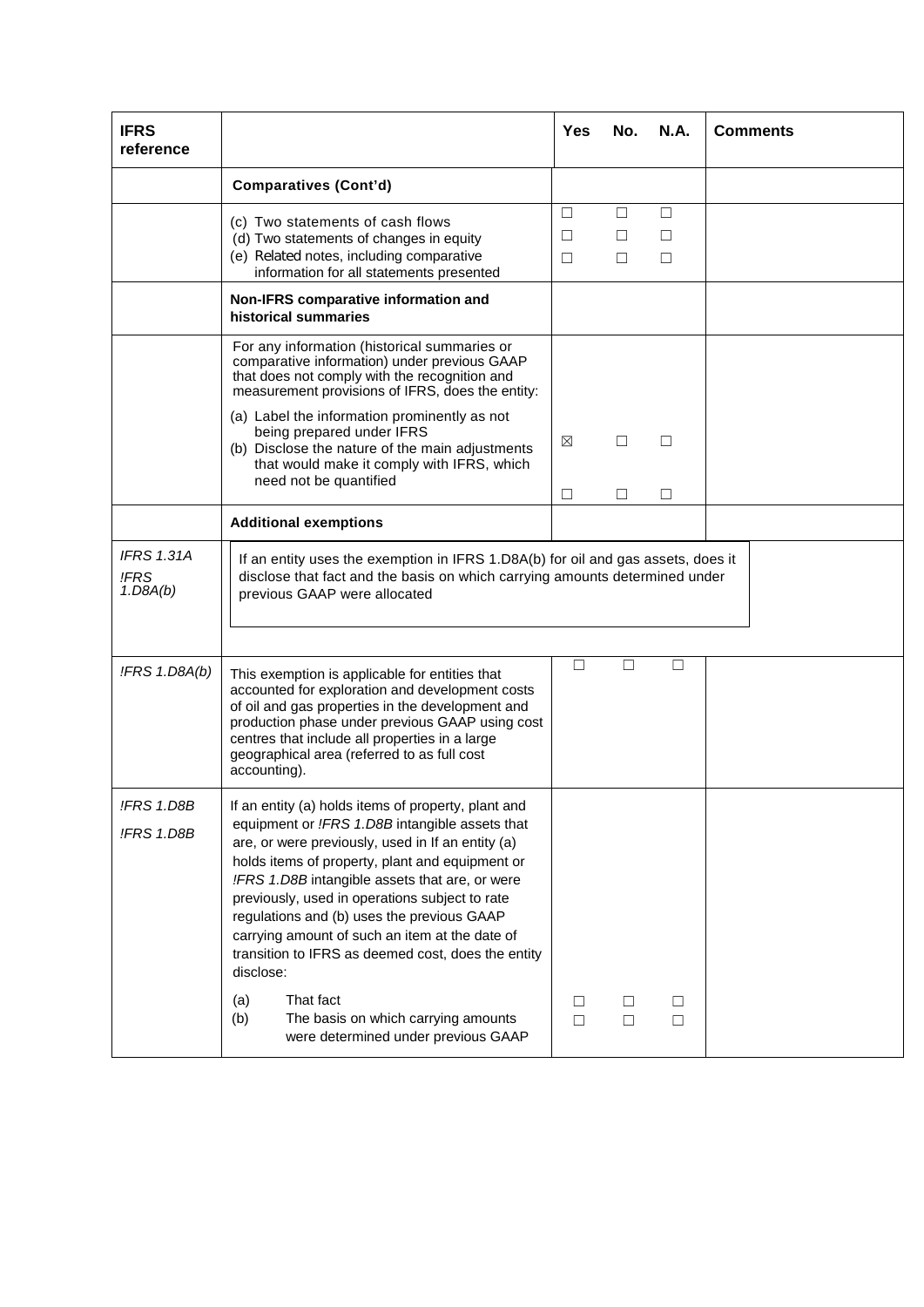| <b>IFRS reference</b>         |                                                                                                                                                                                                                                                                                                                                                                                                            | Yes    | No.    | <b>N.A.</b> | <b>Comments</b> |
|-------------------------------|------------------------------------------------------------------------------------------------------------------------------------------------------------------------------------------------------------------------------------------------------------------------------------------------------------------------------------------------------------------------------------------------------------|--------|--------|-------------|-----------------|
|                               | <b>Additional exemptions (Cont'd)</b>                                                                                                                                                                                                                                                                                                                                                                      |        |        |             |                 |
| <b>IFRS 1.31C</b>             | If an entity measures assets and liabilities at fair<br>value and uses that fair value as the deemed cost<br>in its opening IFRS statement of financial position<br>because of severe hyperinflation, does the entity<br>disclose how and why the entity had, and then<br>ceased to have, a functional currency that has<br>both of the characteristics of a currency subject to<br>severe hyperinflation. | $\Box$ | $\Box$ | $\Box$      |                 |
| !FRS 1.D26-D30                | The currency of a hyperinflationary<br>economy is subject to severe hyperinflation<br>if it has both of the following<br>characteristics:                                                                                                                                                                                                                                                                  |        |        |             |                 |
|                               | (a) A reliable general price index is not<br>available to all entities with transactions<br>and balances in the currency                                                                                                                                                                                                                                                                                   | □      | ш      | □           |                 |
|                               | (b) Exchangeability between the currency<br>and a relatively stable foreign currency<br>does not exist                                                                                                                                                                                                                                                                                                     | $\Box$ | $\Box$ | □           |                 |
|                               | Short-term exemption from comparative IFRS<br>7 disclosures for first-time adopters applying<br><b>IFRS 9</b>                                                                                                                                                                                                                                                                                              |        |        |             |                 |
| <b>IFRS</b><br>1. Appendix E2 | If an entity adopts IFRS 9 early and chooses, in<br>accordance with IFRS 1.E1, to present<br>comparative information that does not comply with<br>IFRS 7 and IFRS 9 in its first year of transition,<br>does it;                                                                                                                                                                                           |        |        |             |                 |
|                               | (a) Disclose this fact together with the basis used<br>to prepare this information<br>(b) Provide disclosures required by IAS 8.28(a)-                                                                                                                                                                                                                                                                     | $\Box$ | $\Box$ | □           |                 |
|                               | (e) and (f)(i) for any adjustment between the<br>statement of financial position at the<br>comparative period's reporting date and the<br>statement of financial position at the start of<br>the first IFRS reporting period                                                                                                                                                                               | □      | $\Box$ | $\Box$      |                 |
|                               | (c) Provide additional disclosures under IAS<br>1.17(c) when compliance with the specific<br>requirements in IFRSs is insufficient to enable<br>users to understand the impact of particular<br>transactions, other events and conditions on<br>the entity's financial position and financial<br>performance.                                                                                              | □      | $\Box$ | □           |                 |